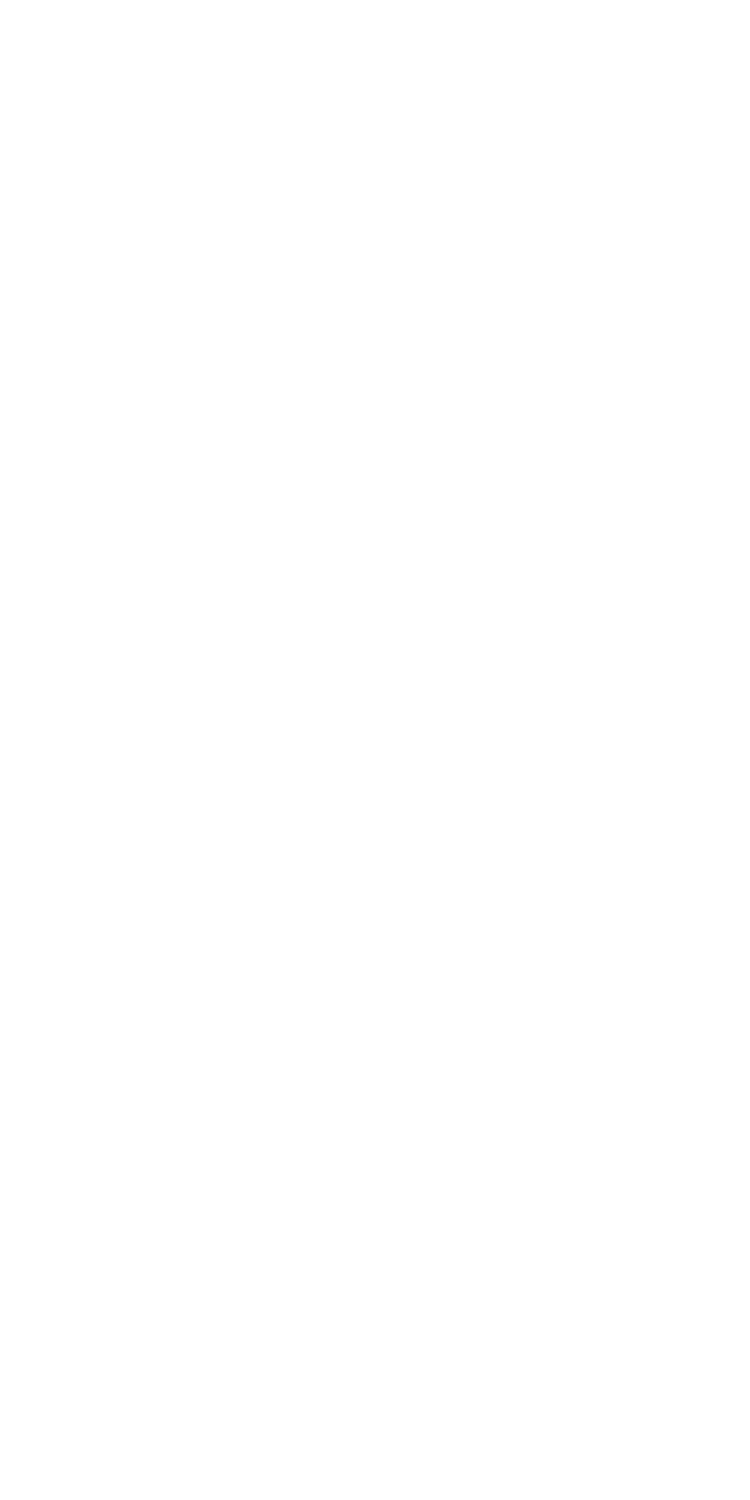

Dear Guest,

Some menu items may contain allergenic ingredients such as: Cereals with gluten,

Crustaceans, Eggs, Fish, Nuts, Soya, Celery, Mustard, Sesame seeds, SO<sub>2</sub> Sulfur Dioxide in quantity >10 ppm, milk, lupin, mollucs and products.

Our Restaurants' Manager and Chef will be more than pleased to clarify further products that used in the preparation of our Menus.

Αγαπητέ πελάτη,

Μερικά πιάτα που υπάρχουν στο μενού μπορεί να περιέχουν αλλεργιογόνα συστατικά όπως δημητριακά με γλουτένη, μαλακόστρακα, αβγά, ψάρι, ξηρούς καρπούς, σόγια, σέλινο, μουστάρδα, σησάμι, διοξείδιο του θείου, γάλα, λουπίνο, μαλάκια και τα υποπροϊόντα τους.

Ο υπεύθυνος του εστιατορίου μας και ο Σεφ θα χαρούν πολύ να σας εξυπηρετήσουν και να διευκρινίσουν τυχόν απορίες.

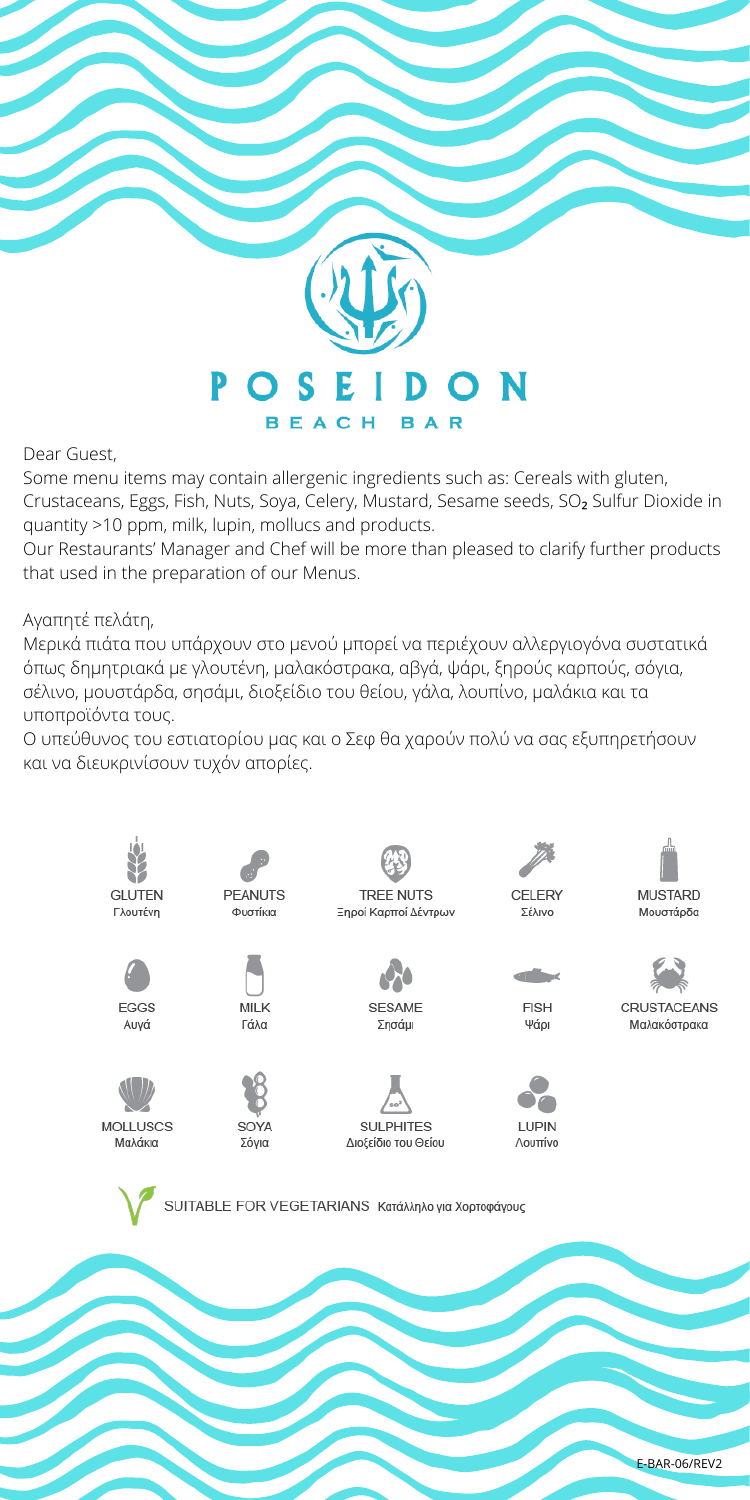# **FOOD**

# **REFRESHING SALADS**

| Greek Salad $\forall$ $\uparrow$ $\wedge$                                                       | €10.50 |
|-------------------------------------------------------------------------------------------------|--------|
| Tomato, Cucumber, Olives, Capers, Feta Cheese, Green Peppers,                                   |        |
| Onion, Olive Oil & Lemon Dressing.                                                              |        |
| Греческий Салат Помидоры, Огурцы,оливки, Каперсы, Сыр Фета,Сладкий Перец, Лук, Ореган Заправлен |        |
| Соком Лимона И Оливковым Маслом.                                                                |        |

#### **Caesar Salad**  $\stackrel{*}{\bullet} \stackrel{*}{\bullet} \stackrel{*}{\bullet} \stackrel{*}{\bullet}$  $\stackrel{*}{\bullet}$  $\stackrel{*}{\bullet}$  $\stackrel{*}{\bullet}$  $\stackrel{*}{\bullet}$  $\stackrel{*}{\bullet}$  $\stackrel{*}{\bullet}$  $\stackrel{*}{\bullet}$  $\stackrel{*}{\bullet}$  $\stackrel{*}{\bullet}$  $\stackrel{*}{\bullet}$  $\stackrel{*}{\bullet}$  $\stackrel{*}{\bullet}$  $\stackrel{*}{\bullet}$  $\stackrel{*}{\bullet}$  **\**

**Lettuce, Croutons, Bacon, Chicken, Parmesan Flakes and Caesar Dressing.** Листья Салата, Сухарики, Бекон, Курица, Сыр Пармезан.

#### **Rucola Salad €11.00**

**Rucola Leaves, Dry Figs, Fried Haloumi, Walnuts, Pomegranate and Balsamic.** Листья Дикой Руколы, Сухофрукты Инжира, Жаренный Сыр Халлуми, Орехи, Гранат И Бальзамический Уксус.

#### **Tuna Salad €11.50**

**Lettuce, Tuna, Tomato, Cucumber, boiled egg, Onion and Thousand Island Dressing.** Листья Салата, Тунец, Томаты, Огурцы, Вареное Яйцо, Лук И Заправка

#### **POSEIDON PIZZAS**

#### **Traditional Margarita γ** ↓ ↓ ↓ **CONSIDERENT E10.50**

**Topped with Fresh Tomatoes, Oregano and Mozzarella** Пицца со Свежими Томатами, Ореганом и Сыром «Моцарелла»

#### **Lordos Pizza €13.00**

**Topped with Mozzarella, Cherry Tomato, Prosciutto and Rocket Leaves** Пицца со Помидорами «Cherry», Прошутто, Листьями Руколы и Сыром «Моцарелла»

E-BAR-06/REV2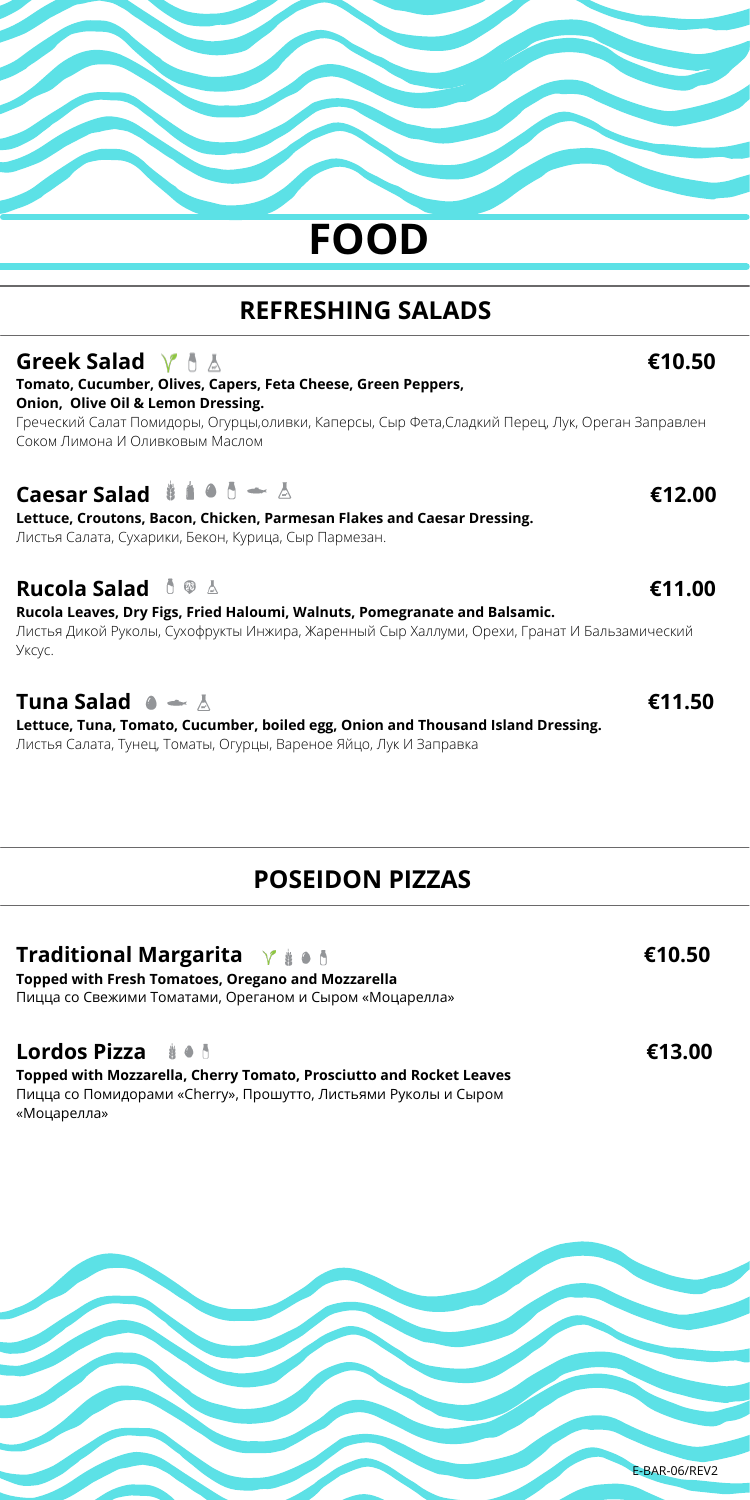#### **POSEIDON SANDWICHES**

#### **Mini Pitta Delights €10.50 Warm Mini Pita Pockets filled with Halloumi, Lountza and Tomato, served with Fried Potatoes** Горячие Лепешки с Сыром Халлуми, Копченной Грудинкой, Томатами, Подаются с Жаренной Катошкой **Tuna Lover €10.00 Mini Pitta Pockets filled with Homemade Tuna Fish Salad** Лепешки Фаршированные Салатом с Тунцом **Cyprus Mixed Sandwich €10.00 Panini Bread filled with Ham, Cheese, Lountza, Halloumi, Cucumber and Tomato**  Сандвич с Сыром, Копченной Грудинкой, Ветчиной, Огурцами и Помидорами **Toasted Sandwich €9.50 Choose your own filling: Cheese, Ham, Haloumi, Onion, Tomato, Cucumber** Сандвич -Тост на Ваш Выбор: Сыр, Ветчина, Халлуми, Лук, Томаты, Огурцы

# **GYROS (DONNER) OF THE DAY**

| Donner Plate # 0<br>Served with Fried Potatoes, Tomato, Cucumber, Parsley, Onion,<br><b>Tzantziki and Pitta Bread</b><br>Шаурма Подается с Картошкой «Фри», Томатами, Огурцами,<br>Петрушкой, Луком, Соусом «Цацики» и Лепешкой | €9.50 |
|---------------------------------------------------------------------------------------------------------------------------------------------------------------------------------------------------------------------------------|-------|
| <b>Greek Pitta</b> $\#$<br>Served with Fried Potatoes, Tzantziki, Tomato and Onion<br>Шаурма Подается в Греческой Лепешке с Картошкой «Фри»,                                                                                    | €7.50 |

Томатами, Луком, Соусом «Цацики»

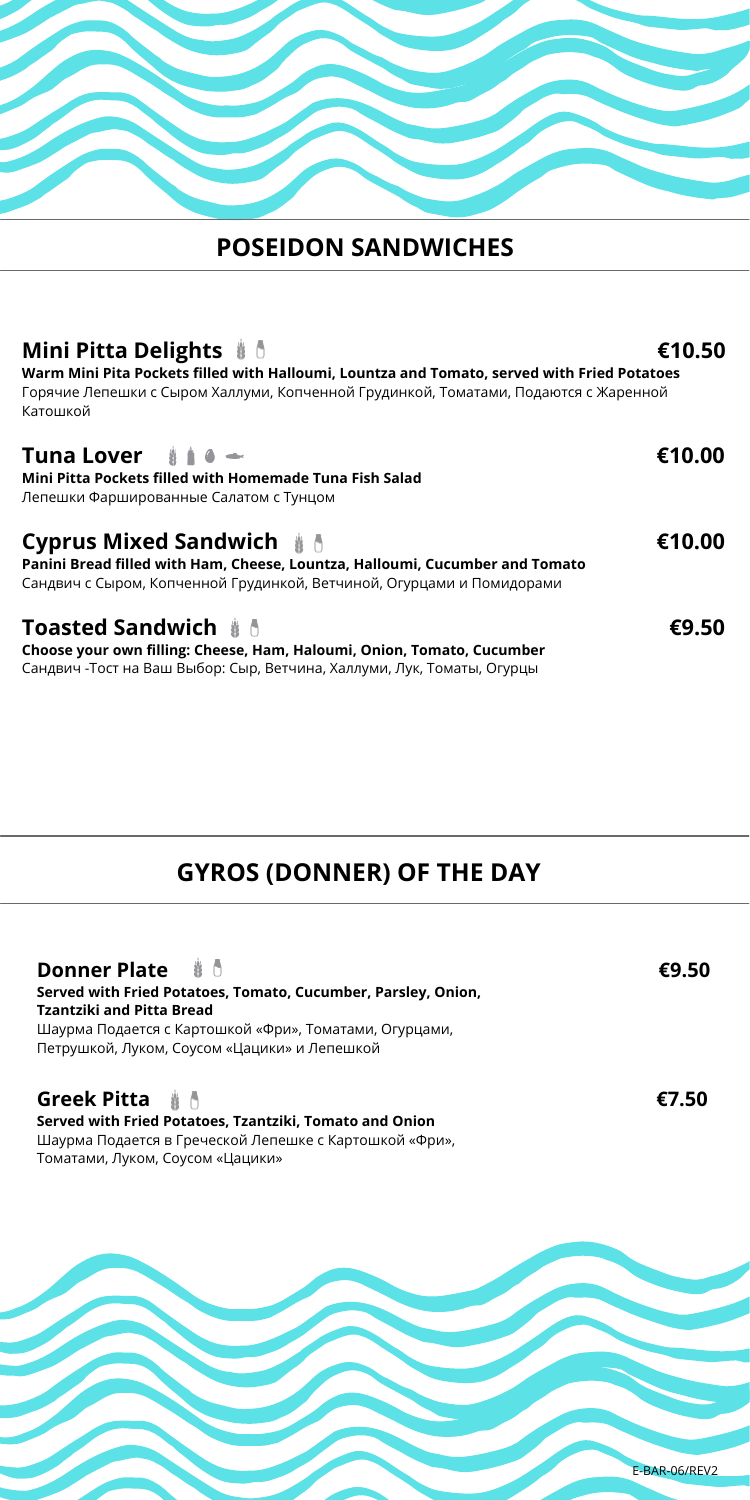# **FISHERMAN'S NET SPECIALTIES**

| Fritto Misto Platter (for 2 persons $\frac{1}{2}$ if $\bullet - \bullet \bot$<br>Platter with mixed Seafood including Baby Calamari, Shrimps,<br>Breaded Cod and Mussels, Assorted with Tartar Sauce, Fried<br>Potatoes and Side Salad with Lettuce, Tomato and Cucumber.<br>Блюдо на две персоны. Морепродукты (кальмары, креветки, треска<br>в панировке, мидии) подаются с соусом «Татрар», картошкой «фри» и<br>салатом из томатов, огурцов и листьями | €21.50 |
|------------------------------------------------------------------------------------------------------------------------------------------------------------------------------------------------------------------------------------------------------------------------------------------------------------------------------------------------------------------------------------------------------------------------------------------------------------|--------|
| <b>Baby Calamari</b> $\mathbf{a} \mathbf{a} = \mathbf{w} \mathbf{b}$<br>Served with Fried Potatoes, Tomato, Cucumber, Lettuce<br>Кальмары Подаются с Картошкой «фри», и Салатом из Томатов,<br>Огурцов и Листьями Lettuce                                                                                                                                                                                                                                  | €14.00 |
| <b>Fish &amp; Chips</b><br>Served with Tomato, Cucumber, Lettuce<br>Хек в Кларе Подается с Картошкой «Фри» и Салатом Из Томатов, Огурцов<br>и Листьями Lettuce                                                                                                                                                                                                                                                                                             | €12.50 |

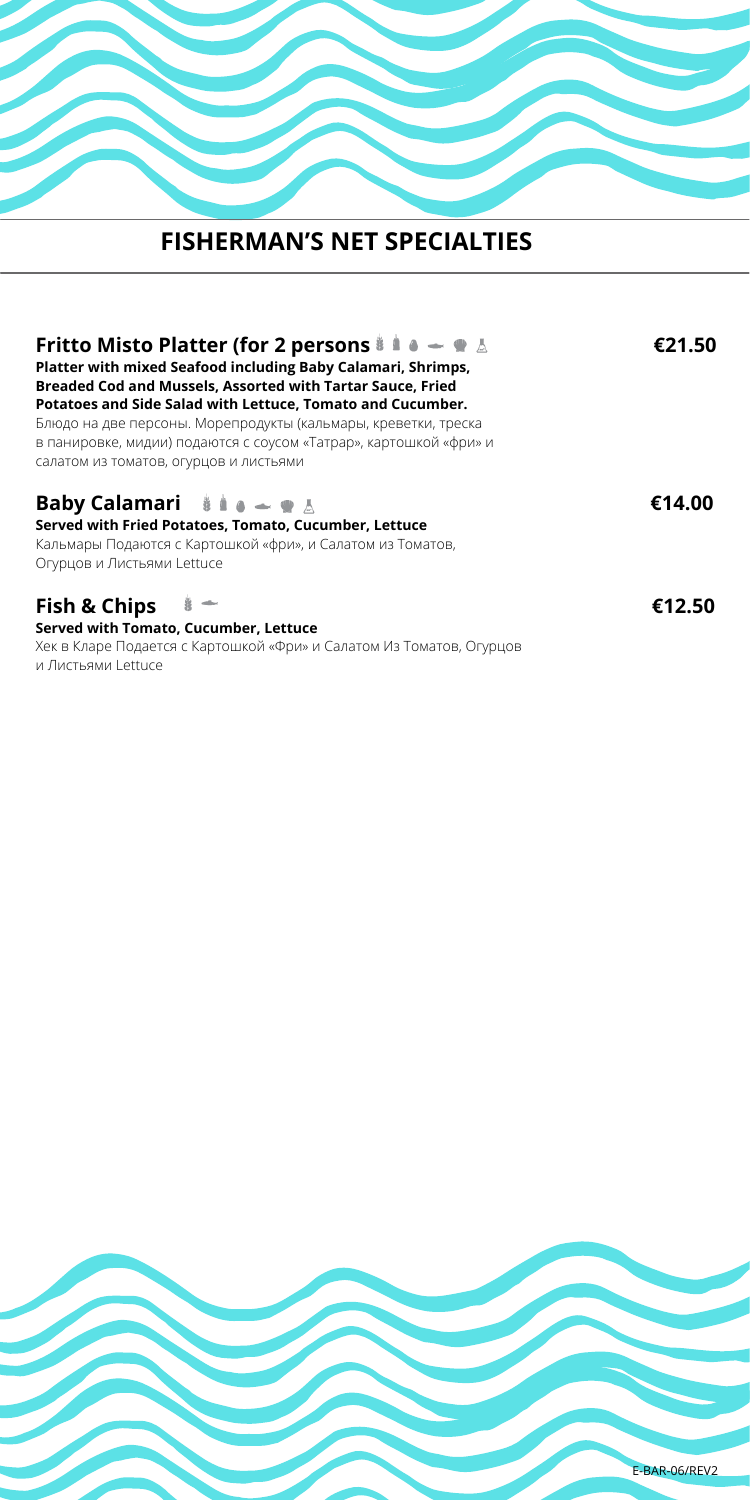# **POSEIDON HOT SPECIALTIES**

| Traditional Meat Platter (for 2 persons) # 0<br>Sizzling Combo of Pork Souvlaki, Chicken Kebab, Grilled Haloumi, Mpifteki, assorted with Fried<br>Potatoes, Tzantziki, Parsley, Pitta Bread and Side Salad with Lettuce, Tomato and Cucumber<br>Блюдо на две Персоны. Мини-шашлык из Свинины и Курятины,<br>Жареный Сыр Халлуми, Котлета, Подается с картошкой «фри»,<br>Томатами, Огурцами, Листьями Салата, Петрушкой, Соусом «Цацики» и<br>Кипрской Лепешкой                                  | €20.00 |
|--------------------------------------------------------------------------------------------------------------------------------------------------------------------------------------------------------------------------------------------------------------------------------------------------------------------------------------------------------------------------------------------------------------------------------------------------------------------------------------------------|--------|
| <b>Pork Souvlaki</b> # 0<br>Served with Fried Potatoes, Tzantziki, Onion, Parsley, Tomato, Cucumber<br>and Pitta Bread<br>Мини-шашлык из Свинины, Подается с Картошкой «Фри», Томатами,<br>Огурцами, Луком, Петрушкой Соусом «Цацики» и Кипрской Лепешкой                                                                                                                                                                                                                                        | €11.00 |
| <b>Marinated Grilled Pork Chop</b><br>Served with Fried Potatoes, Tomato, Cucumber, Lettuce, Tzantziki<br>and Pitta Bread<br>Маринованный Свинной Бекон на Гриле Подается с Жаренной<br>Картошкой, Помидорами, Огурцами, Листьями Салата, с Соусом «Цацаки»<br>и Кипрской Лепешкой                                                                                                                                                                                                               | €15.00 |
| <b>Beef Burger <math>\ddot{\mathbf{i}}</math> <math>\mathbf{a}</math></b> $\mathbf{\Delta}$<br>Homemade 100% beef burger with Sliced Tomato, Lettuce and Onion,<br>cooked according to taste: medium, medium to well, or well done.<br>Бургер из 100% Домашней Говядины, Сервируется с Томатами,<br>Листьями Салата и Луком. Степень Прожаренности Бургера на Ваш Выбор.<br>Extra added toppings: Cheese €1.00, Bacon €1.00<br>$\bullet$<br>• Дополнительные ингредиенты: Сыр €1.00, Бекон €1.00 | €12.00 |
| <b>Chicken Souvlaki # 0</b><br>Served with Fried Potatoes, Tomato, Cucumber and Lettuce<br>Мини-шашлык из Курятины, Подается с Картошкой «Фри», Томатами,<br>Огурцами и Листьями Салата                                                                                                                                                                                                                                                                                                          | €12.00 |
| <b>Marinated Chicken Fillet &amp;</b><br>Served with Fried Potatoes, Tomato, Cucumber and Lettuce<br>Маринованное Филе Курицы, Подается с Картошкой «Фри»,                                                                                                                                                                                                                                                                                                                                       | €12.50 |

Томатами, Огурцами и Листьями Салата

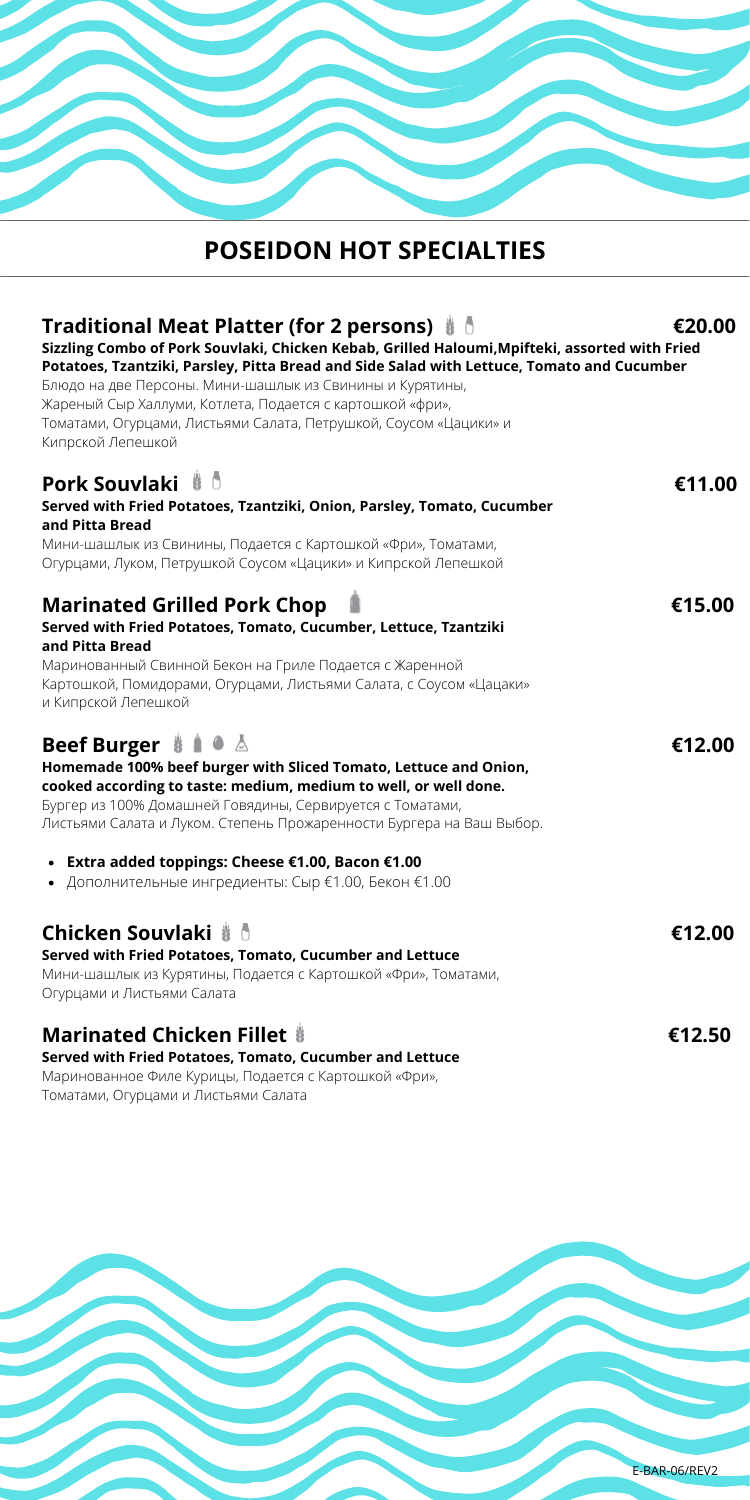

# **QUICK ACCOMPANIES**

| Fried Potatoes (portion) # | €5.50 |
|----------------------------|-------|
| Порция Картошки «Фри»      |       |
| Side Salad                 | €4.50 |
| Салат                      |       |

#### **DESSERTS**

| €6.00 |
|-------|
|       |
|       |
| €1.75 |
| €3.00 |
| €4.00 |
|       |

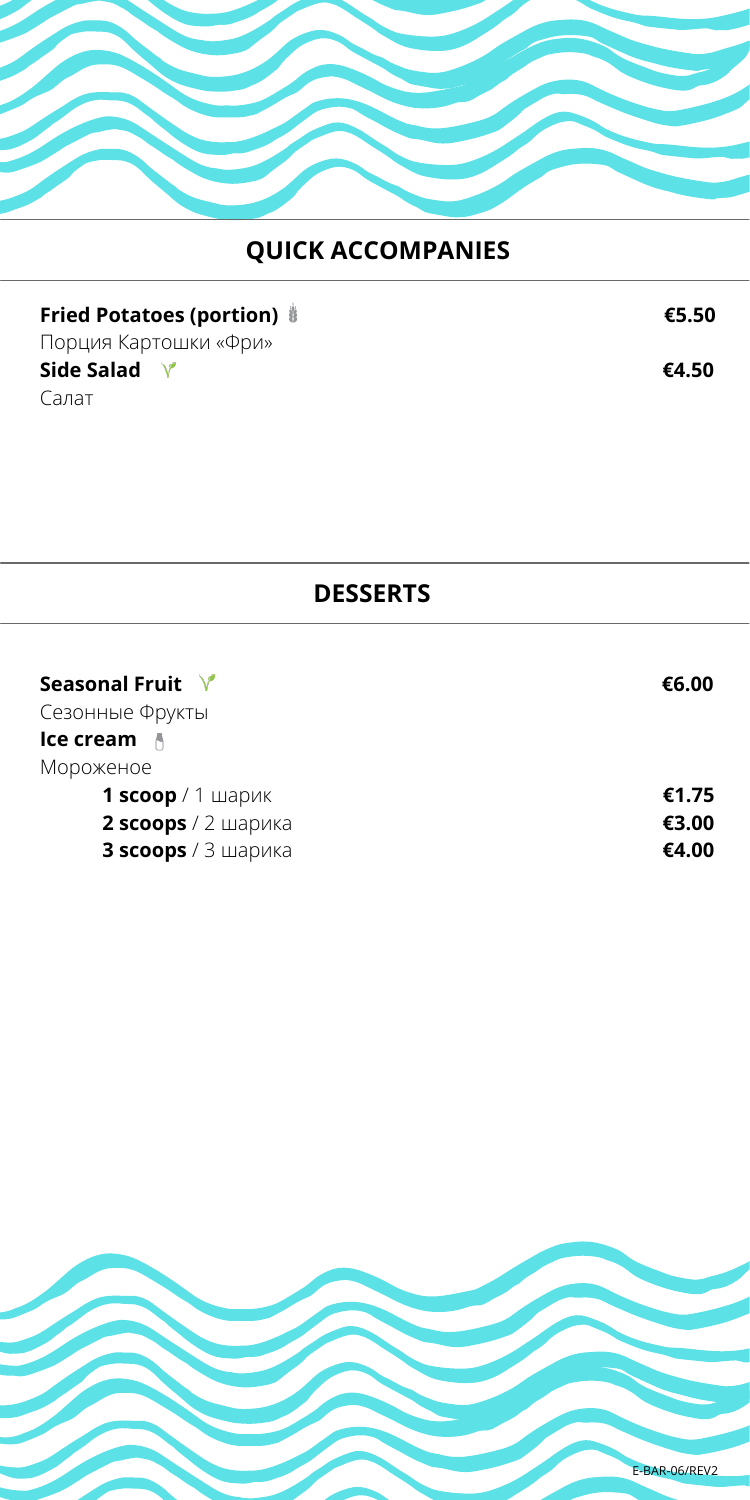#### **REFRESHMENTS**

| Local Mineral Water                | 25 cl  | £150  |
|------------------------------------|--------|-------|
| Imp. Mineral Sparkling Water 25 cl |        | €3.80 |
| Fresh Orange Juice                 | .50 cl | £550  |
| Fruit Juice                        | 25c    | £290  |
| Energy Drink                       | 33 cl  | €4.00 |
|                                    |        |       |

| Soft Drinks   | 33 cl            | €3.30 |
|---------------|------------------|-------|
| Squashes      | 50c              | €5.50 |
| <b>Mixers</b> |                  | €1.50 |
| MilkShake     | 50c              | €5.00 |
| Ice Tea       | 33 <sub>cl</sub> | €3.50 |
| Smoothies     | 50c              | €5.50 |
| Granita       | 25c              | €4.00 |

#### **COFFEES & HOT BEVERAGES**

| Cyprus Coffee        |
|----------------------|
| Instant Coffee       |
| Filter Coffee        |
| Espresso             |
| Double Espresso      |
| Caffe Latte Espresso |
| Cappuccino           |

| €3 00 |  |
|-------|--|
| £3.00 |  |
| €3.00 |  |
| €3.80 |  |
| €4 20 |  |
| €4.50 |  |
| €4 50 |  |

| Ristretto     | €4.00 |
|---------------|-------|
| Lungo         | €4.00 |
| Macchiato     | €4.00 |
| Hot Chocolate | €3.60 |
| Tea           | €3.30 |
| Herbal Tea    | €3.50 |
|               |       |

#### COLD COFFEES

| Frappé          | 50 cl | €4.80 Freddo Cappuccino 28 cl $€5.00$ |                       |  |
|-----------------|-------|---------------------------------------|-----------------------|--|
| Freddo Espresso | 25 cl | $\epsilon$ 4.50 Iced Americano        | 50 cl $\epsilon$ 4.50 |  |

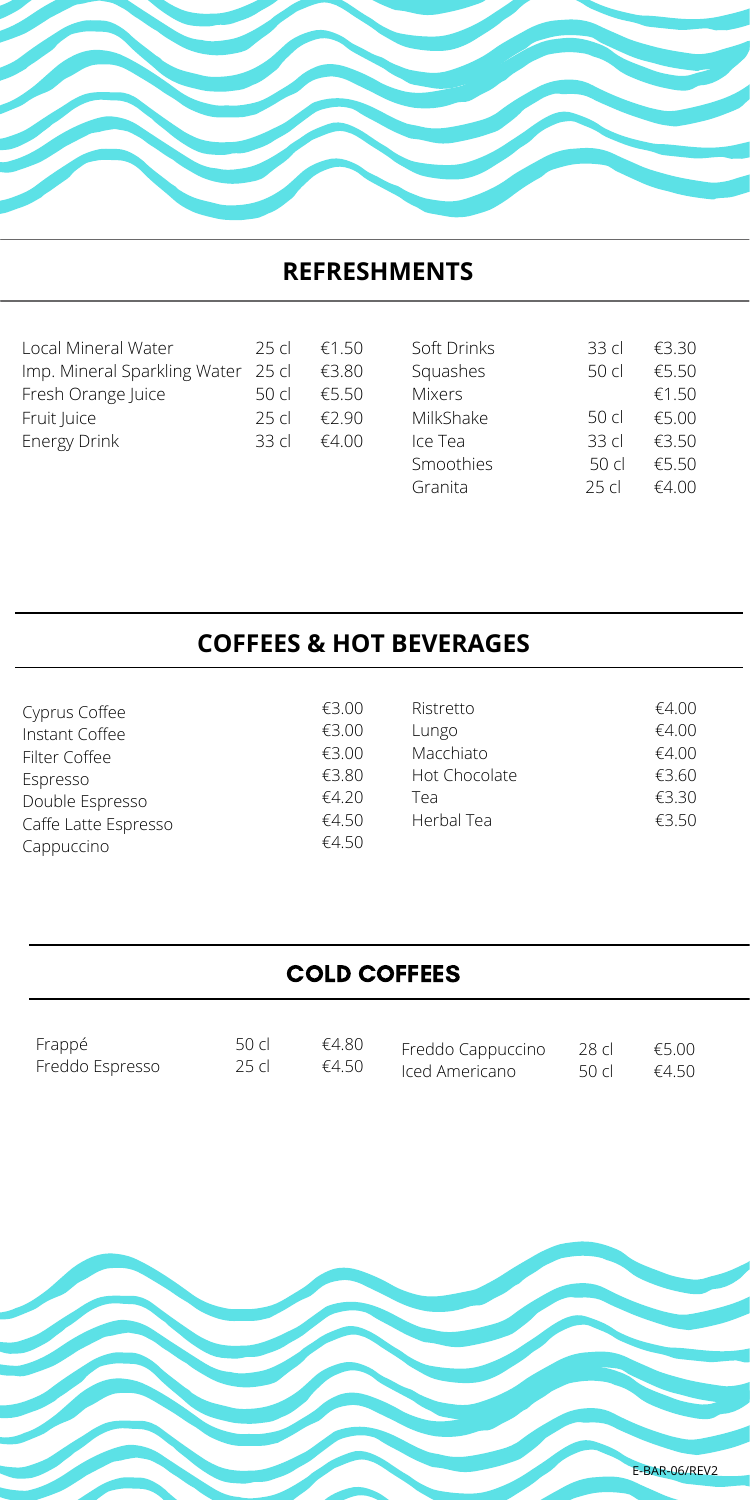

#### **BEERS**

| Keo.              | 33 d I | €4.00 | Imported Beer | .33 cl     | €5.00 |  |
|-------------------|--------|-------|---------------|------------|-------|--|
| Carlsberg         | 33 d   | £400  | Non Alcoholic | 33 d       | £450  |  |
| Draught Pint      | 50 cl  | £450  | Ciders        | 33 CL      | €6.00 |  |
| Draught Half Pint | 25 cl  | £290  | Corona        | 35.5 $c$ l | £600  |  |

|                                            |                  | <b>WINES BY GLASS</b>                          |                          |      |
|--------------------------------------------|------------------|------------------------------------------------|--------------------------|------|
| Lordos Premium White<br>Lordos Premium Red | $185c$ $\in$ 450 | 18.5 cl €4.50 Santa Marina Rose<br>Marana Rose | $185c$ $\in$ 450<br>185c | €450 |

| <b>APERETIFS</b>             |                 |       |               |                 |            |
|------------------------------|-----------------|-------|---------------|-----------------|------------|
| Martini Rosso, Bianco or Dry | .5 cl           | €5.50 | Cointreau     | .5 cl           | €5.50      |
| Campari                      | .5 cl           | €6.00 | Amaretto      | 5 <sub>cl</sub> | €5.50      |
| Aperol                       | 5 <sub>cl</sub> | €6.00 | Local Liqueur | 5 <sub>cl</sub> | €4.00      |
| Southern Comfort             | 5 <sub>cl</sub> | €5.50 | Local Ouzo    | .5 cl           | €4.00      |
| <b>Baileys</b>               | 5 <sub>cl</sub> | €5.50 | Greek Ouzo    | 5 <sub>cl</sub> | €5.50      |
| Tia Maria                    | 5 <sub>cl</sub> | €5.50 | Zivania       | 20c1            | €20.00     |
|                              |                 |       | Ouzo          | 20 cl           | חח י<br>€2 |

| <b>WHISKIES</b> |                |                               |            |                |  |
|-----------------|----------------|-------------------------------|------------|----------------|--|
| 5cl<br>5 cl     | €5.00<br>€6.00 | Malt Whisky<br>Bourbon Whisky | 5cl<br>5cl | €7.00<br>€8.00 |  |
| <b>SPIRITS</b>  |                |                               |            |                |  |
| 5cl<br>5cl      | €6.00<br>€6.00 | Gin<br>Tequila                | 5cl<br>5cl | €6.00<br>€6.00 |  |
|                 |                |                               |            |                |  |
|                 |                |                               |            |                |  |

 $\overline{a}$